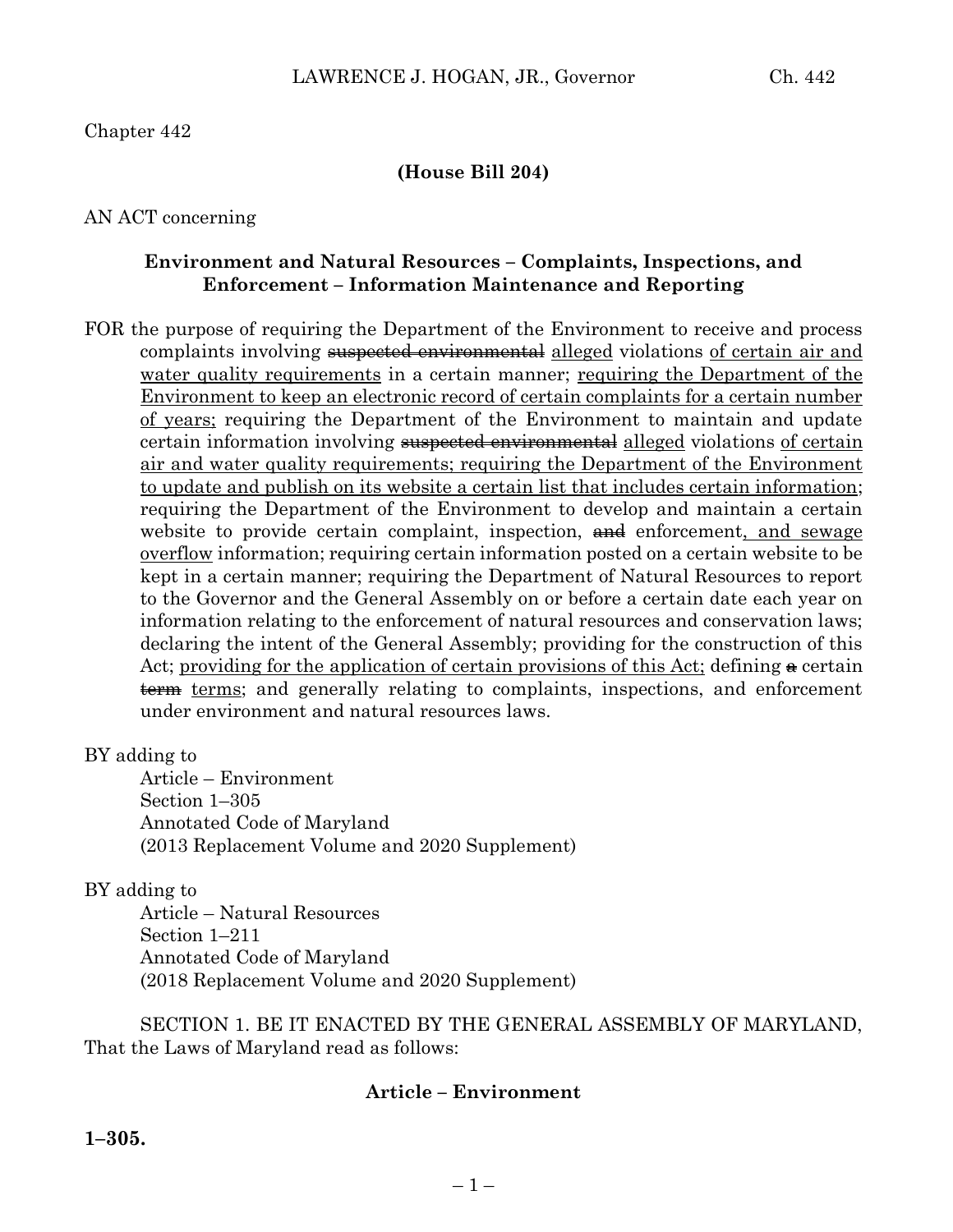**(A) (1) IN THIS SECTION, THE FOLLOWING WORDS HAVE THE MEANINGS INDICATED.**

**(2) "SUSPECTED ALLEGED VIOLATION" MEANS A SUSPECTED AN ALLEGED VIOLATION OF ANY REQUIREMENT IN THIS ARTICLE OR ANY REGULATION AUTHORIZED BY A PROVISION OF THIS ARTICLE, INCLUDING FEDERAL REQUIREMENTS AND STANDARDS DELEGATED TO THE STATE.**

**(3) "COMPLAINT" MEANS A COMPLAINT REGARDING AN ALLEGED VIOLATION OF ANY AIR OR WATER QUALITY REQUIREMENT IN THIS ARTICLE OR ANY AIR OR WATER QUALITY REGULATION AUTHORIZED BY A PROVISION OF THIS ARTICLE, INCLUDING FEDERAL REQUIREMENTS AND STANDARDS DELEGATED TO THE STATE.**

**(B) THIS SECTION APPLIES ONLY TO:**

**(1) BEGINNING OCTOBER 1, 2021, WATER QUALITY PROGRAMS WITHIN THE DEPARTMENT'S WATER AND SCIENCE ADMINISTRATION THAT ARE TRACKED THROUGH THE DEPARTMENT'S ENVIRONMENTAL TRACKING SYSTEM OR A COMPARABLE DATABASE; AND** 

**(2) BEGINNING JUNE 30, 2022:**

**(I) WATER QUALITY PROGRAMS WITHIN THE DEPARTMENT'S LAND AND MATERIALS ADMINISTRATION THAT ARE TRACKED THROUGH THE DEPARTMENT'S ENVIRONMENTAL TRACKING SYSTEM OR A COMPARABLE DATABASE; AND**

**(II) AIR QUALITY PROGRAMS WITHIN THE DEPARTMENT'S AIR AND RADIATION ADMINISTRATION THAT ARE TRACKED THROUGH THE DEPARTMENT'S ENVIRONMENTAL TRACKING SYSTEM OR A COMPARABLE DATABASE.**

**(B) (C) THE DEPARTMENT SHALL:**

**(1) RECEIVE AND PROCESS COMPLAINTS THAT INVOLVE SUSPECTED ALLEGED VIOLATIONS;**

**(2) KEEP AN ELECTRONIC RECORD OF EACH COMPLAINT THAT IS RECEIVED UNDER THIS SECTION FOR 10 YEARS, INCLUDING INFORMATION ON:**

**(I) THE COUNTY IN WHICH THE SUSPECTED ALLEGED VIOLATION OCCURRED; AND**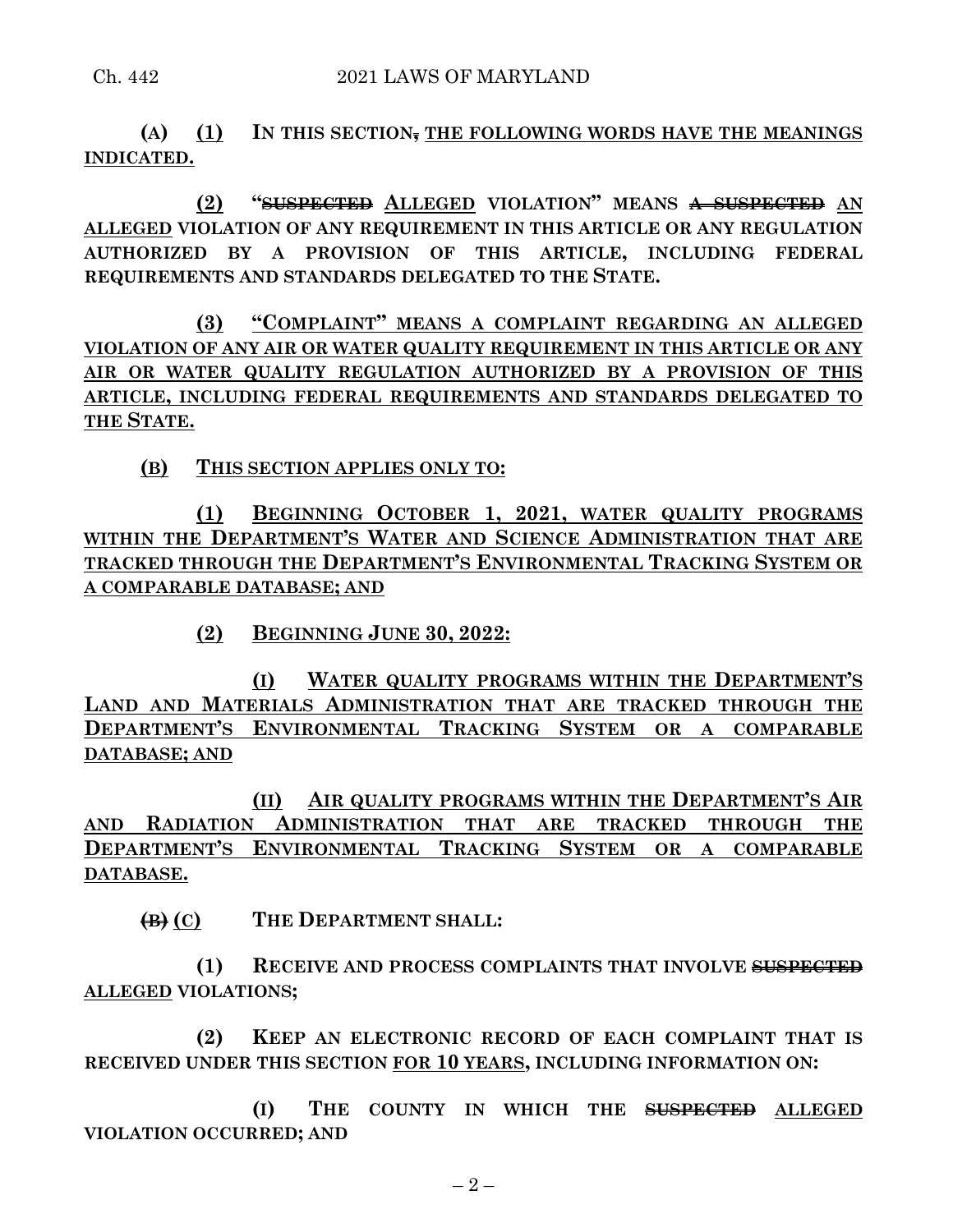**(II) WHICH ADMINISTRATION WITHIN THE DEPARTMENT IS AUTHORIZED TO ENFORCE THE SUSPECTED ALLEGED VIOLATION; AND**

**(3) MAINTAIN AND UPDATE, ON AT LEAST A QUARTERLY BASIS, A LIST OF:**

**(I) NEW COMPLAINTS THAT HAVE BEEN RECEIVED BY THE DEPARTMENT THAT INVOLVE SUSPECTED ALLEGED VIOLATIONS, INCLUDING INFORMATION ON:**

**1. THE COUNTY IN WHICH THE SUSPECTED ALLEGED VIOLATION OCCURRED; AND**

**2. WHICH ADMINISTRATION WITHIN THE DEPARTMENT IS AUTHORIZED TO ENFORCE THE SUSPECTED ALLEGED VIOLATION;**

- **(II) COMPLAINTS THAT REMAIN OPEN; AND**
- **(III) COMPLAINTS THAT HAVE BEEN RECENTLY CLOSED.**

**(C) (D) ON AT LEAST A MONTHLY BASIS, THE DEPARTMENT SHALL UPDATE AND PUBLISH ON ITS WEBSITE A LIST OF NEW LEGAL SETTLEMENTS PROPOSED FINALIZED BY THE DEPARTMENT THAT INVOLVE SUSPECTED VIOLATIONS, INCLUDING INFORMATION ON:**

**(1) THE DATE THE A SETTLEMENT WAS PROPOSED FINALIZED;**

**(2) THE RELEVANT LAW OR REGULATION THAT IS THE BASIS OF THE SUSPECTED VIOLATION; AND**

**(3) WHICH ADMINISTRATION WITHIN THE DEPARTMENT IS AUTHORIZED TO ENFORCE THE SUSPECTED VIOLATION;**

**(4) THE NAME OF THE SITE OR REGULATED ENTITY AND THE LOCATION OF THE SITE AT ISSUE;**

**(5) THE AMOUNT OF ANY PENALTY ASSESSED;**

**(6) A DESCRIPTION OF THE VIOLATION; AND**

**(7) A LINK TO A DOWNLOADABLE DOCUMENT CONTAINING THE FINAL SETTLEMENT AGREEMENT.**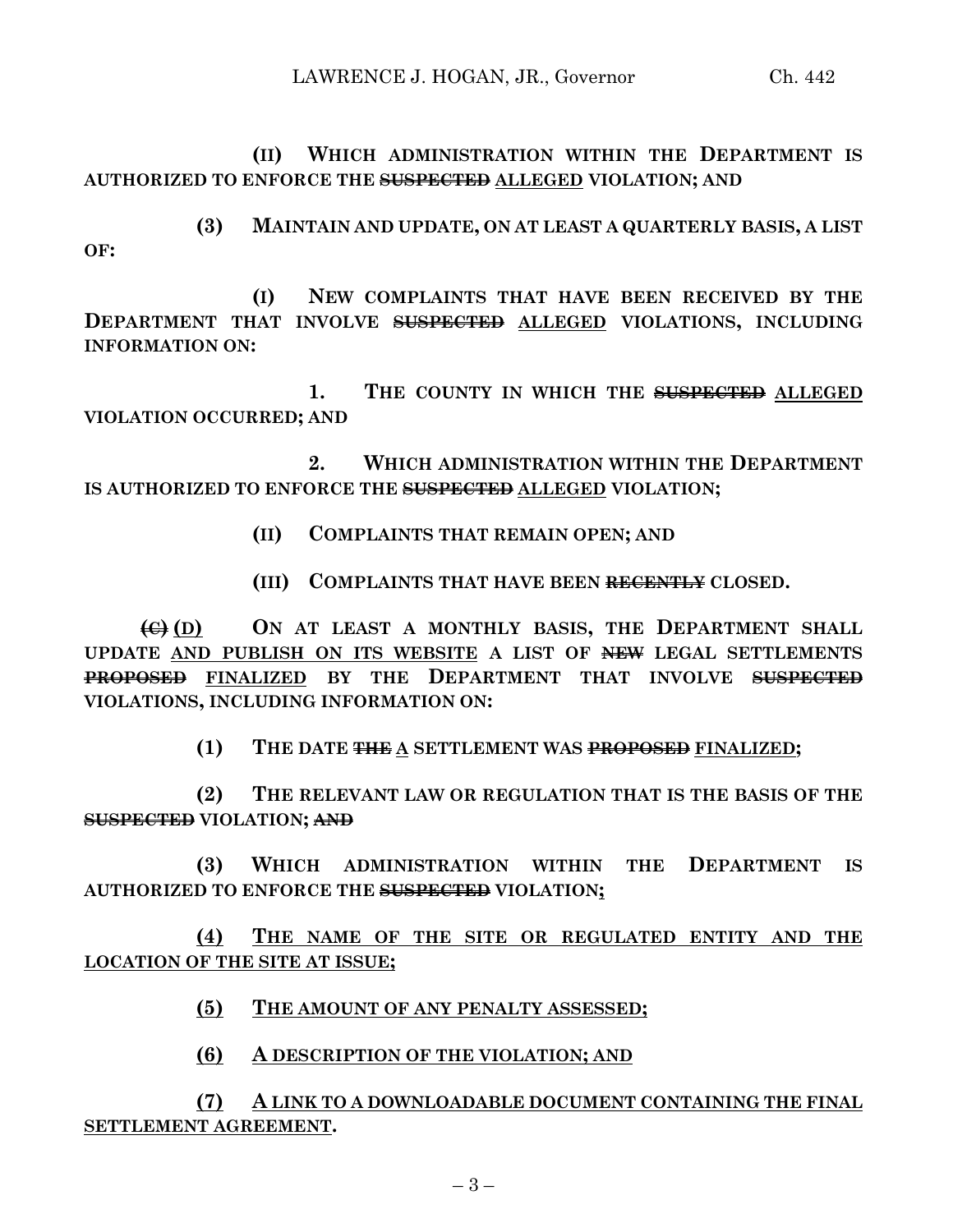**(D) (E) THE DEPARTMENT SHALL DEVELOP AND MAINTAIN A WEBSITE TO PROVIDE:**

**(1) A LIST OF EACH COMPLAINT RECEIVED BY THE DEPARTMENT THAT INCLUDES ONLY:**

**(I) THE DATE ON WHICH THE COMPLAINT WAS SUBMITTED;**

**(II) THE COUNTY IN WHICH THE SUSPECTED ALLEGED VIOLATION OCCURRED;**

**(III) WHICH ADMINISTRATION WITHIN THE DEPARTMENT IS AUTHORIZED TO ENFORCE THE SUSPECTED ALLEGED VIOLATION; AND**

**(IV) ANY COMPLAINT OR CASE IDENTIFICATION NUMBER; AND**

**(V) IF A COMPLAINT HAS BEEN CLOSED, THE DATE ON WHICH THE COMPLAINT WAS CLOSED;**

**(2) A LIST OF EACH INSPECTION THAT HAS BEEN CONDUCTED BY THE DEPARTMENT DURING THE IMMEDIATELY PRECEDING 365 DAYS UNDER THE AUTHORITY OF A STATE OR FEDERAL LAW OR REGULATION RELATED TO MANAGING OR PROTECTING AMBIENT AIR QUALITY OR WATER QUALITY THE ENVIRONMENT THAT INCLUDES ONLY:**

**(I) THE NAME OF THE SITE OR REGULATED ENTITY;**

**(II) THE COUNTY AND, IF READILY AVAILABLE, THE ZIP CODE IN WHICH THE INSPECTION OCCURRED;**

**(III) THE IF APPLICABLE, THE PERMIT NUMBER ASSOCIATED WITH THE SITE;**

**(IV) ANY INSPECTION IDENTIFICATION NUMBER;**

**(V) THE FINDINGS OF THE INSPECTOR ON WHETHER WHETHER THE SITE IS IN COMPLIANCE OR WHETHER ANY ADDITIONAL INVESTIGATION IS NECESSARY;**

**(VI) THE STATUS OF THE INSPECTION; AND**

**(VII) WHETHER THE BASIS OF THE INSPECTION INVOLVED AMBIENT AIR QUALITY, WATER QUALITY, OR OTHER MEDIA THE MEDIA BASIS FOR THE INSPECTION;**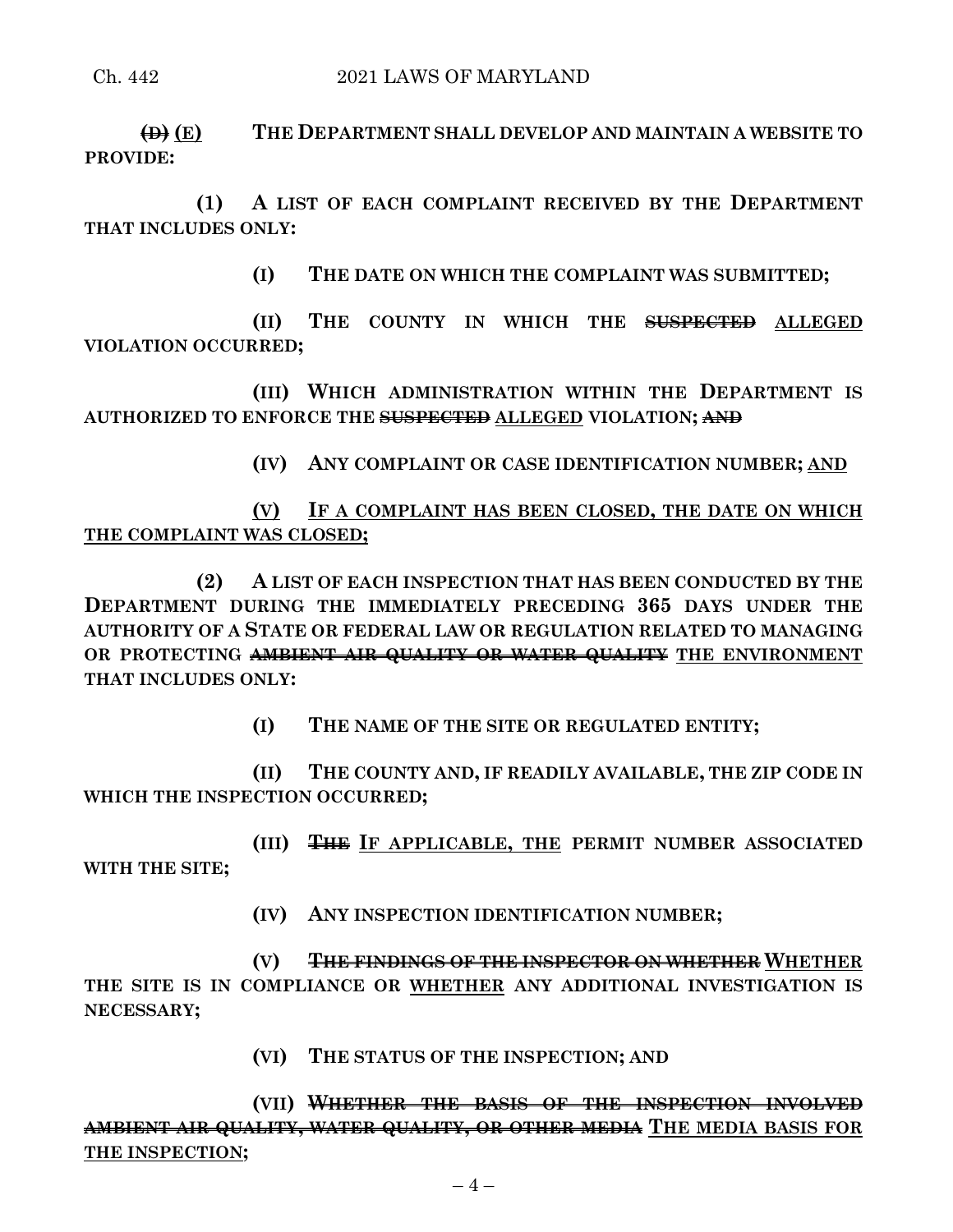**(3) AN ELECTRONIC LINK OR OTHER MEANS OF DOWNLOADING A DIGITAL COPY, IF READILY AVAILABLE, OF AN INSPECTION REPORT THAT INCLUDES INFORMATION THAT IS LISTED UNDER ITEM (2) OF THIS SUBSECTION IF THE INFORMATION IS MAINTAINED BY THE DEPARTMENT IN A THE ENVIRONMENTAL TRACKING SYSTEM OR A COMPARABLE DATABASE;**

**(4) A LIST OF EACH ENFORCEMENT ACTION THAT HAS BEEN INITIATED BY THE DEPARTMENT DURING THE IMMEDIATELY PRECEDING 365 DAYS UNDER THE AUTHORITY OF A STATE OR FEDERAL LAW OR REGULATION RELATED TO PROTECTING OR MANAGING AMBIENT AIR QUALITY OR WATER QUALITY THE ENVIRONMENT THAT INCLUDES ONLY:**

**(I) WHETHER ANY PENALTIES WERE IMPOSED AND THE AMOUNT OF THE PENALTIES COLLECTED;**

**(II) WHETHER ANY ORDERS WERE ISSUED;**

**(III) WHETHER THE CASE WAS REFERRED FOR PROSECUTION OR FURTHER ENFORCEMENT ACTION;**

**(IV) WHETHER COMPLIANCE ASSISTANCE WAS RENDERED;**

**(V) THE COUNTY AND, IF READILY AVAILABLE, THE ZIP CODE IN WHICH THE ENFORCEMENT ACTION OCCURRED;**

**(VI) THE ENFORCEMENT ACTION IDENTIFICATION NUMBER;**

**(VII) THE IF APPLICABLE, THE PERMIT NUMBER; AND**

**(VIII) WHICH ADMINISTRATION WITHIN THE DEPARTMENT CARRIED OUT THE ENFORCEMENT ACTION; AND**

**(5) A LIST OF EACH VIOLATION DISCOVERED WITHIN THE IMMEDIATELY PRECEDING 365 DAYS THAT THE DEPARTMENT HAS DEEMED "SIGNIFICANT NONCOMPLIANCE", OR A "HIGH–PRIORITY VIOLATION", OR ANY OTHER ELEVATED STATUS OF CONCERN THAT INCLUDES ONLY:**

**(I) THE DATE ON WHICH THE VIOLATION WAS IDENTIFIED AS AN ELEVATED STATUS OF CONCERN "SIGNIFICANT NONCOMPLIANCE" OR A "HIGH–PRIORITY VIOLATION";**

**(II) THE DATE ON WHICH THE FACILITY SITE OR REGULATED ENTITY REGAINED COMPLIANCE, IF APPLICABLE;**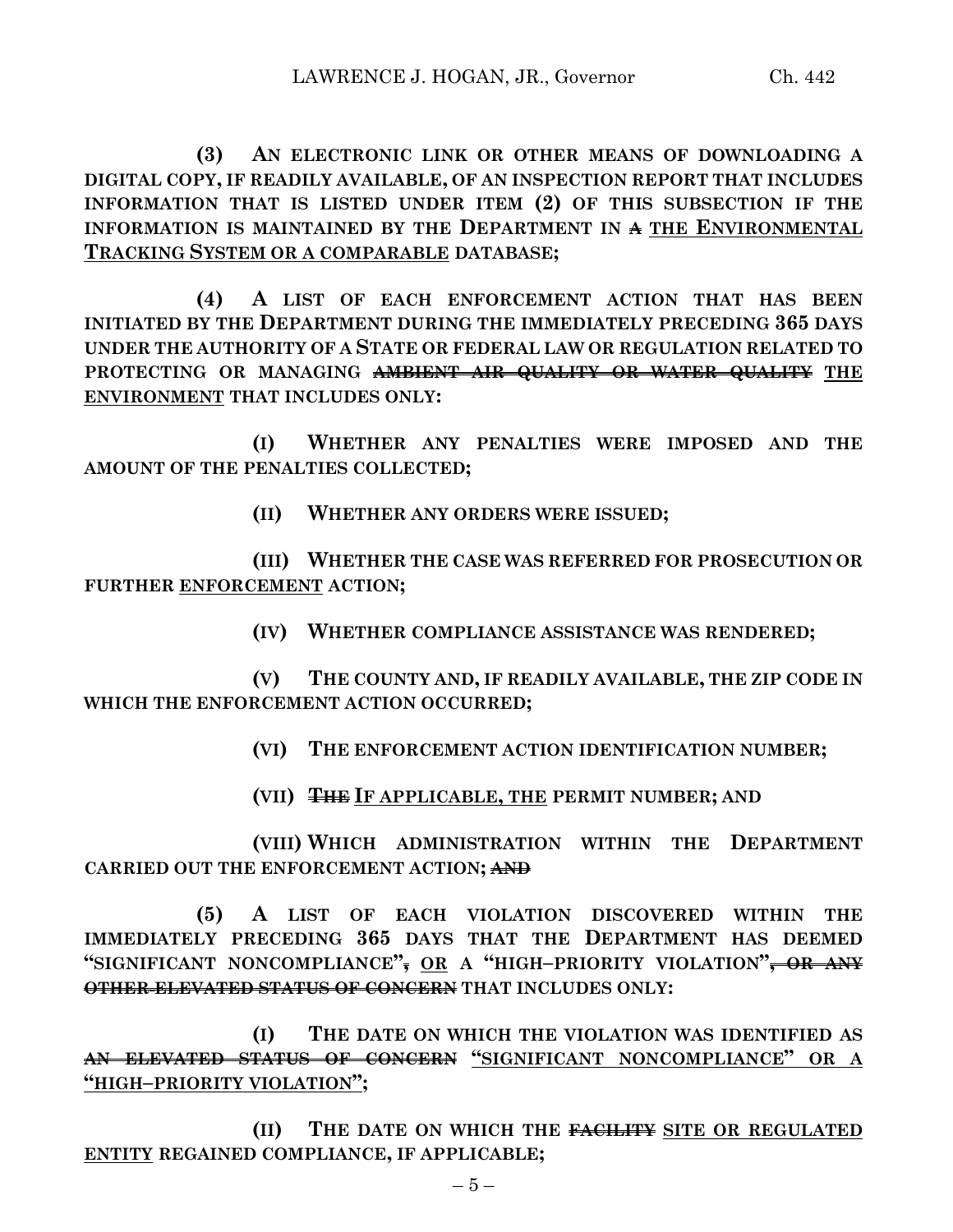**(III) THE COUNTY AND, IF READILY AVAILABLE, THE ZIP CODE IN WHICH THE SUSPECTED VIOLATION OCCURRED;**

**(IV) WHETHER ANY ENFORCEMENT ACTION HAS BEEN INITIATED OR CORRECTIVE ACTION REQUESTED; AND**

**(V) WHICH ADMINISTRATION WITHIN THE DEPARTMENT IS AUTHORIZED TO ENFORCE THE VIOLATION;**

**(VI) (6) A LIST OF ALL EXPIRED AND ADMINISTRATIVELY CONTINUED ENVIRONMENTAL PERMITS ISSUED BY THE DEPARTMENT SUBJECT TO THIS SECTION, INCLUDING INFORMATION ON:**

**1. (I) THE FACILITY NAME NAME OF THE PERMITTEE;**

**2. (II) THE EXPIRATION DATE OF THE PERMIT;**

**3. (III) THE PERMIT NUMBER;**

**4. (IV) THE COUNTY AND, IF READILY AVAILABLE, THE ZIP CODE IN WHICH THE FACILITY SITE OR REGULATED ENTITY IS LOCATED; AND**

**5. (V) ANY INFORMATION ON THE STATUS OF THE PERMIT RENEWAL PROCESS, INCLUDING WHETHER AN APPLICATION TO RENEW THE PERMIT HAS BEEN SUBMITTED AND WHETHER THE PERMIT IS DEEMED TO BE EXPIRED OR ADMINISTRATIVELY CONTINUED; AND**

**(VII) (7) ALL INFORMATION REQUIRED TO BE POSTED ON THE DEPARTMENT'S WEBSITE IN ACCORDANCE WITH § 4–802 OF THIS ARTICLE; AND**

**(8) A LIST OF EACH SEWAGE OVERFLOW INCIDENT IN THE STATE, INCLUDING INFORMATION ON:**

**(I) THE LOCATION OF THE SEWAGE OVERFLOW;**

**(II) THE ENTITY FROM WHICH THE SEWAGE OVERFLOW ORIGINATED; AND**

**(III) WHETHER THE SEWAGE WAS TREATED OR RAW SEWAGE.**

**(E) (F) THE INFORMATION POSTED ON THE WEBSITE IN ACCORDANCE WITH SUBSECTION (D) SUBSECTIONS (D) AND (E) OF THIS SECTION SHALL BE:**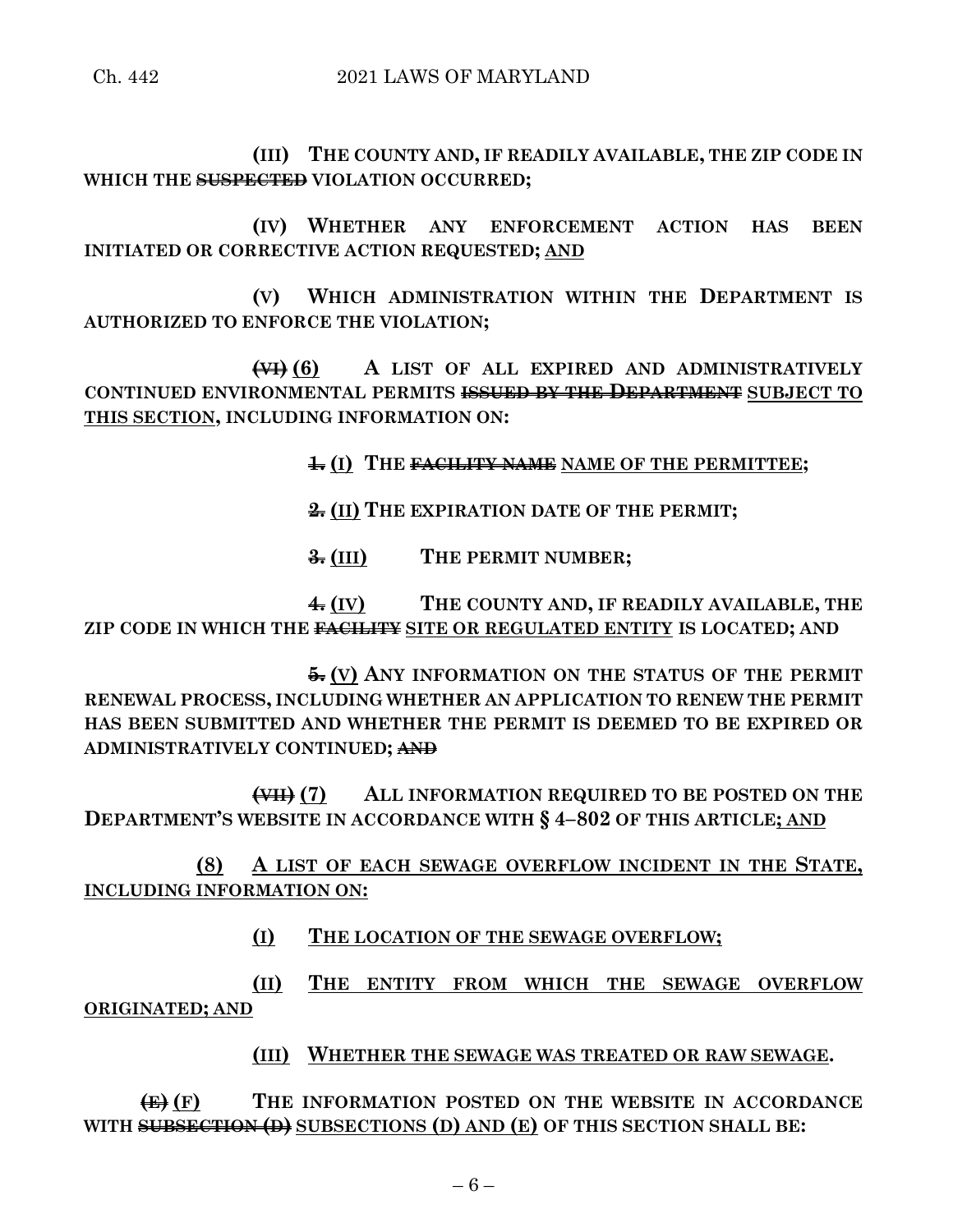# **(1) KEPT FOR AT LEAST 10 YEARS;**

# **(2) UPDATED ON AT LEAST A MONTHLY BASIS; AND**

**(3) MAINTAINED IN A DATABASE FORMAT TO ENSURE THAT THE INFORMATION IS SEARCHABLE BY CATEGORY OF INFORMATION.**

## **Article – Natural Resources**

**1–211.**

**(A) ON OR BEFORE SEPTEMBER 30 EACH YEAR, THE DEPARTMENT SHALL REPORT TO THE GOVERNOR AND, IN ACCORDANCE WITH § 2–1257 OF THE STATE GOVERNMENT ARTICLE, THE GENERAL ASSEMBLY ON INFORMATION FOR THE IMMEDIATELY PRECEDING FISCAL YEAR RELATING TO THE ENFORCEMENT OF NATURAL RESOURCES AND CONSERVATION LAWS.**

**(B) THE REPORT SUBMITTED UNDER SUBSECTION (A) OF THIS SECTION SHALL INCLUDE:**

**(1) THE FOLLOWING INFORMATION ON A STATEWIDE BASIS:**

**(I) WITH RESPECT TO THE ENFORCEMENT OF STATE CONSERVATION LAWS, THE TOTAL NUMBER OF:**

**1. INSPECTIONS THE TOTAL NUMBER OF INSPECTIONS CONDUCTED, INCLUDING THE TOTAL NUMBER OF INSPECTIONS CONDUCTED PER NATURAL RESOURCES POLICE OFFICER;**

**2. CITATIONS THE TOTAL NUMBER OF CITATIONS AND WARNINGS ISSUED; AND**

**3. VIOLATIONS BEGINNING WITH THE REPORT DUE ON OR BEFORE SEPTEMBER 30, 2023, THE** *THE* **TOTAL NUMBER OF VIOLATIONS THAT LED TO A CONVICTION;**

**(II) WITH RESPECT TO THE ENFORCEMENT OF THE STATE BOAT ACT, THE TOTAL:**

**1. NUMBER OF INSPECTIONS;**

**2. NUMBER OF CITATIONS AND WARNINGS ISSUED, INCLUDING OPERATING–UNDER–THE–INFLUENCE CITATIONS; AND**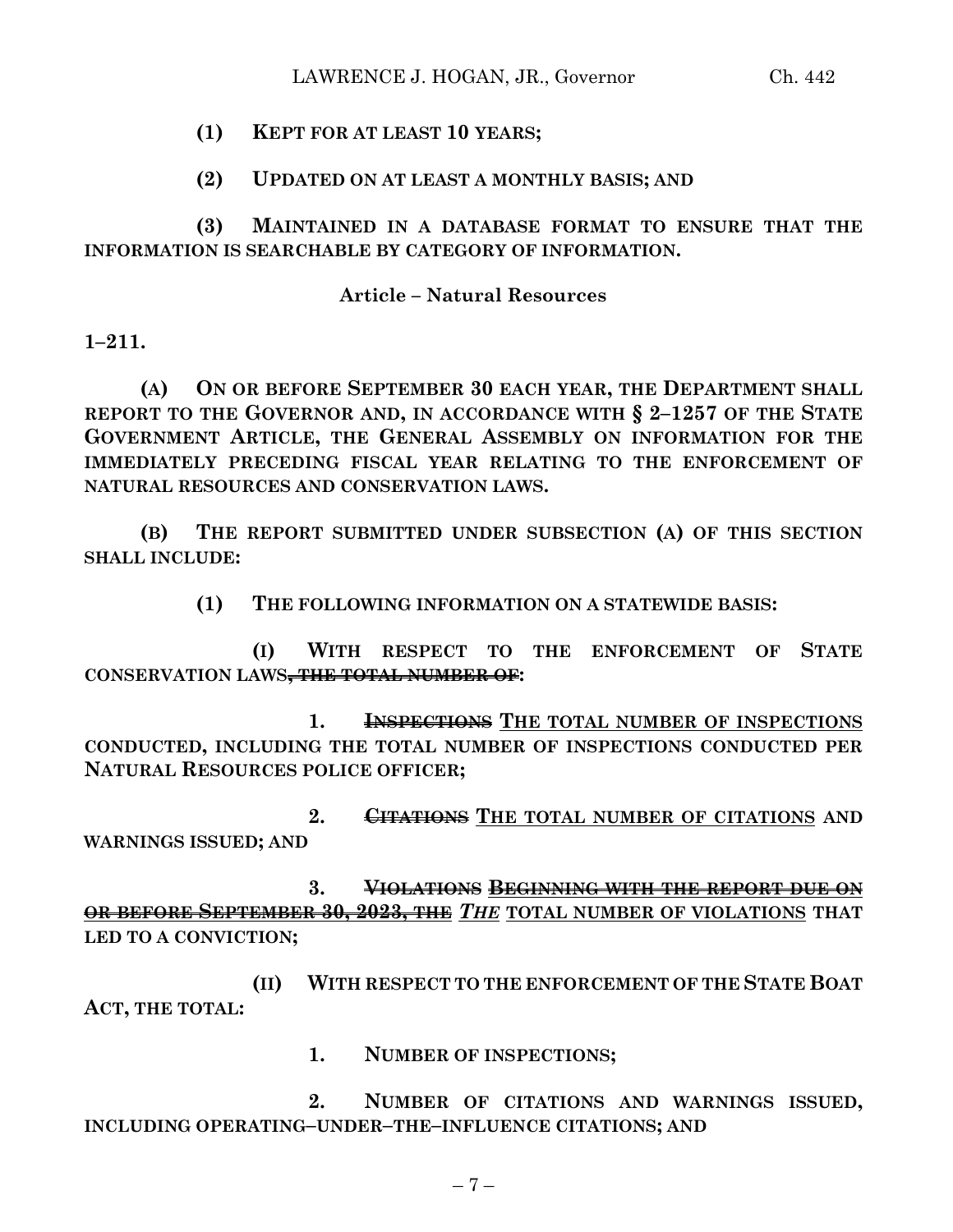**3. NUMBER OF BOATING ACCIDENTS, INCLUDING THE TOTAL NUMBER OF FATALITIES AND TOTAL DOLLAR AMOUNT OF RESULTING PROPERTY DAMAGE; AND**

**(III) WITH RESPECT TO ACTIVITIES REPORTED TO THE MARYLAND WILDLIFE CRIME STOPPERS, THE TOTAL NUMBER OF:**

**1. REPORTED INCIDENTS, INCLUDING THE TOTAL NUMBER THAT LED TO FORMAL CHARGES AND, IF APPLICABLE, CONVICTIONS; AND** 

**2. REWARDS OF FINANCIAL COMPENSATION DISTRIBUTED, INCLUDING THE TOTAL DOLLAR AMOUNT DISTRIBUTED; AND**

**(2) FOR EACH OF THE EASTERN REGION, SOUTHERN REGION, WESTERN REGION, AND CENTRAL REGION, THE FOLLOWING INFORMATION:**

**(I) THE TOTAL NUMBER OF INSPECTIONS RELATING TO EACH OF THE FOLLOWING:**

- **1. COMMERCIAL FISHING;**
- **2. RECREATIONAL FISHING;**
- **3. CRABS;**
- **4. OYSTERS;**
- **5. GAME AND WILDLIFE; AND**
- **6. BOATING; AND**
- **(II) THE TOTAL NUMBER OF:**
	- **1. OYSTER CITATIONS AND WARNINGS ISSUED;**
- **2. OPERATING–UNDER–THE–INFLUENCE CITATIONS**

**ISSUED; AND**

**3. BOATING ACCIDENTS, INCLUDING THE TOTAL NUMBER OF FATALITIES AND THE TOTAL DOLLAR AMOUNT OF RESULTING PROPERTY DAMAGE.**

SECTION 2. AND BE IT FURTHER ENACTED, That: